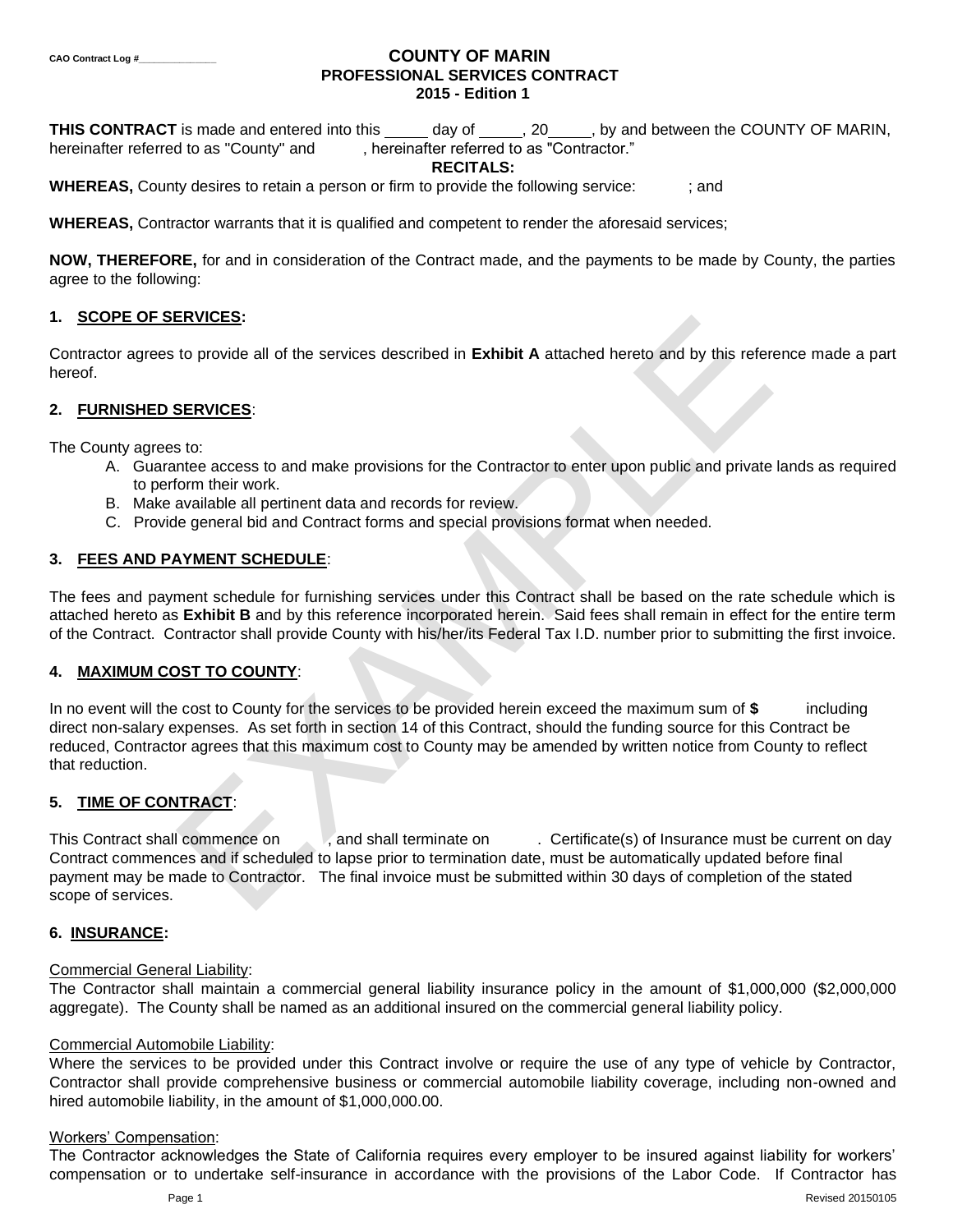employees, a copy of the certificate evidencing such insurance, a letter of self-insurance, or a copy of the Certificate of Consent to Self-Insure shall be provided to County prior to commencement of work.

# Errors and Omissions, Professional Liability or Malpractice Insurance.

Contractor may be required to carry errors and omissions, professional liability or malpractice insurance.

All policies shall remain in force through the life of this Contract and shall be payable on a "per occurrence" basis unless County specifically consents to a "claims made" basis. The insurer shall supply County adequate proof of insurance and/or a certificate of insurance evidencing coverages and limits prior to commencement of work. Should any of the required insurance policies in this Contract be cancelled or non-renewed, it is the Contractor's duty to notify the County immediately upon receipt of the notice of cancellation or non-renewal.

If Contractor does not carry a required insurance coverage and/or does not meet the required limits, the coverage limits and deductibles shall be set forth on a waiver, **Exhibit C**, attached hereto.

Failure to provide and maintain the insurance required by this Contract will constitute a material breach of this Contract. In addition to any other available remedies, County may suspend payment to the Contractor for any services provided during any time that insurance was not in effect and until such time as the Contractor provides adequate evidence that Contractor has obtained the required coverage.

# **7. ANTI DISCRIMINATION AND ANTI HARASSMENT:**

Contractor and/or any subcontractor shall not unlawfully discriminate against or harass any individual including, but not limited to, any employee or volunteer of the County of Marin based on race, color, religion, nationality, sex, sexual orientation, age or condition of disability. Contractor and/or any subcontractor understands and agrees that Contractor and/or any subcontractor is bound by and will comply with the anti discrimination and anti harassment mandates of all Federal, State and local statutes, regulations and ordinances including, but not limited to, County of Marin Personnel Management Regulation (PMR) 21.

# **8. SUBCONTRACTING**:

and maintain the insurance required by this Contract will constitute a material breach of<br>er available remedies, County may suspend payment to the Contractor for any service<br>ance was not in effect and until such time as th The Contractor shall not subcontract nor assign any portion of the work required by this Contract without prior written approval of the County except for any subcontract work identified herein. If Contractor hires a subcontractor under this Contract, Contractor shall require subcontractor to provide and maintain insurance coverage(s) identical to what is required of Contractor under this Contract and shall require subcontractor to name Contractor and County of Marin as an additional insured under this Contract for general liability. It shall be Contractor's responsibility to collect and maintain current evidence of insurance provided by its subcontractors and shall forward to the County evidence of same.

# **9. ASSIGNMENT:**

The rights, responsibilities and duties under this Contract are personal to the Contractor and may not be transferred or assigned without the express prior written consent of the County.

# **10. LICENSING AND PERMITS:**

The Contractor shall maintain the appropriate licenses throughout the life of this Contract. Contractor shall also obtain any and all permits which might be required by the work to be performed herein.

# **11. BOOKS OF RECORD AND AUDIT PROVISION:**

Contractor shall maintain on a current basis complete books and records relating to this Contract. Such records shall include, but not be limited to, documents supporting all bids, all income and all expenditures. The books and records shall be original entry books with a general ledger itemizing all debits and credits for the work on this Contract. In addition, Contractor shall maintain detailed payroll records including all subsistence, travel and field expenses, and canceled checks, receipts and invoices for all items. These documents and records shall be retained for at least ten years from the completion of this Contract. Contractor will permit County to audit all books, accounts or records relating to this Contract or all books, accounts or records of any business entities controlled by Contractor who participated in this Contract in any way. Any audit may be conducted on Contractor's premises or, at County's option, Contractor shall provide all books and records within a maximum of fifteen (15) days upon receipt of written notice from County. Contractor shall refund any monies erroneously charged.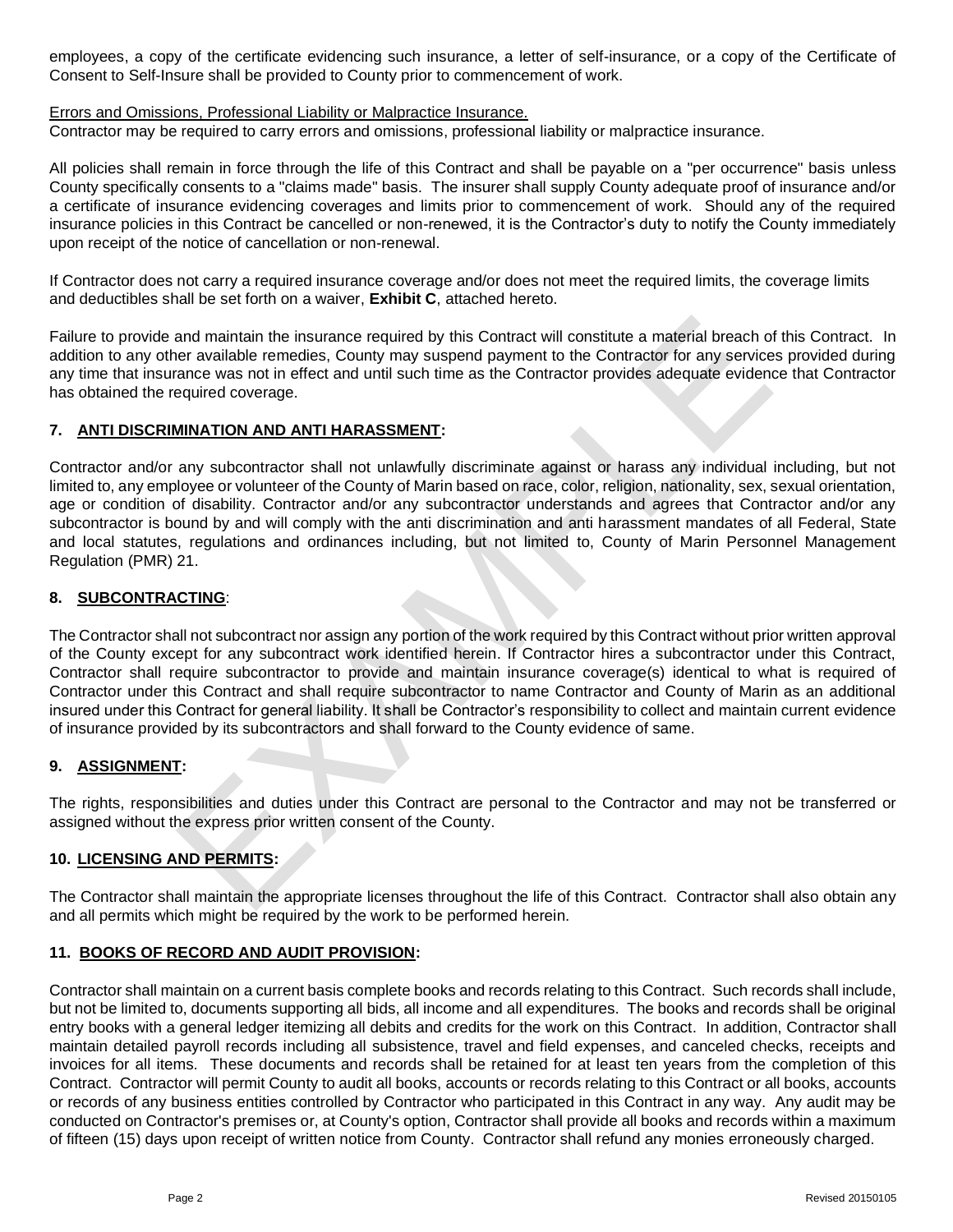# **12. WORK PRODUCT/PRE-EXISTING WORK PRODUCT OF CONTRACTOR:**

The County of Marin shall be entitled to use any and all work product resulting from this Contract, and Contractor hereby grants County an irrevocable, non-exclusive and royalty-free license to use, copy, publish, reproduce, and make derivative use of the same.

# **13. TERMINATION:**

- A. If the Contractor fails to provide in any manner the services required under this Contract or otherwise fails to comply with the terms of this Contract or violates any ordinance, regulation or other law which applies to its performance herein, the County may terminate this Contract by giving five (5) calendar days written notice to the party involved.
- B. The Contractor shall be excused for failure to perform services herein if such services are prevented by acts of God, strikes, labor disputes or other forces over which the Contractor has no control.
- C. Either party hereto may terminate this Contract for any reason by giving thirty (30) calendar days written notice to the other parties. Notice of termination shall be by written notice to the other parties and be sent by registered mail.
- D. In the event of termination not the fault of the Contractor, the Contractor shall be paid for services performed to the date of termination in accordance with the terms of this Contract so long as proof of required insurance is provided for the periods covered in the Contract or Amendment(s).

# **14. APPROPRIATIONS:**

The County's performance and obligation to pay under this Contract is contingent upon an annual appropriation by the Marin County Board of Supervisors, the State of California or other third party**.** Should the funds not be appropriated County may terminate this Contract with respect to those payments for which such funds are not appropriated. County will give Contractor thirty (30) days' written notice of such termination. All obligations of County to make payments after the termination date will cease.

strikes, labor disputes or other forces over which the Contractor has no control.<br>
party hereto may terminate this Contract for any reason by giving thirty (30) calendar d<br>
other parties. Notice of termination shall be by Where the funding source for this Contract is contingent upon an annual appropriation or grant from the Marin County Board of Supervisors, the State of California or other third party, County's performance and obligation to pay under this Contract is limited by the availability of those funds. Should the funding source for this Contract be eliminated or reduced, upon written notice to Contractor, County may reduce the Maximum Cost to County identified in section 4 to reflect that elimination or reduction.

# **15. RELATIONSHIP BETWEEN THE PARTIES:**

It is expressly understood that in the performance of the services herein, the Contractor, and the agents and employees thereof, shall act in an independent capacity and as an independent Contractor and not as officers, employees or agents of the County. Contractor shall be solely responsible to pay all required taxes, including but not limited to, all withholding social security, and workers' compensation.

# **16. AMENDMENT:**

This Contract may be amended or modified only by written Contract of all parties.

# **17. ASSIGNMENT OF PERSONNEL:**

The Contractor shall not substitute any personnel for those specifically named in its proposal unless personnel with substantially equal or better qualifications and experience are provided, acceptable to County, as is evidenced in writing.

#### **18. JURISDICTION AND VENUE:**

This Contract shall be construed in accordance with the laws of the State of California and the parties hereto agree that venue shall be in Marin County, California.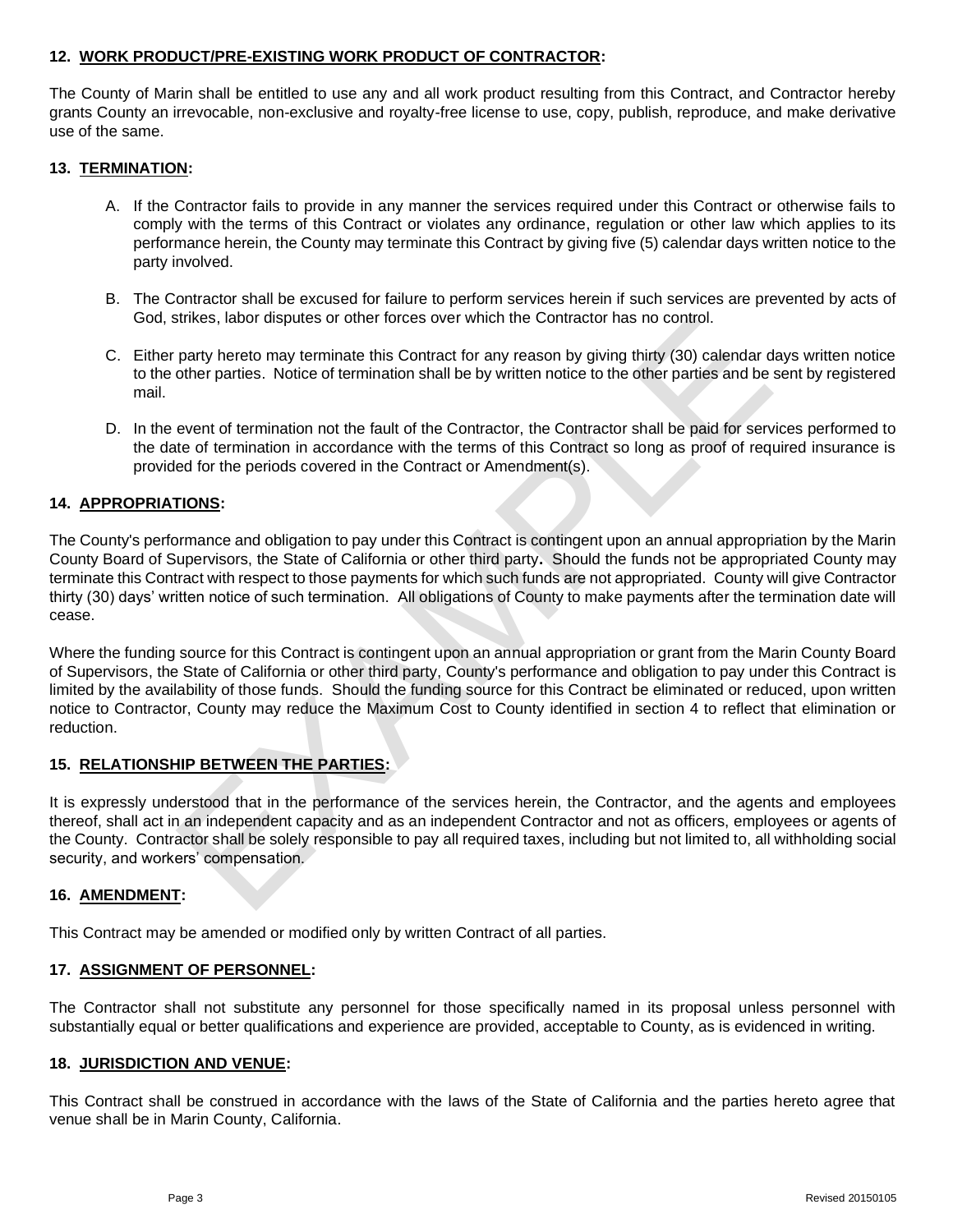# **19. INDEMNIFICATION:**

Contractor agrees to indemnify, defend, and hold County, its employees, officers, and agents, harmless from any and all liabilities including, but not limited to, litigation costs and attorney's fees arising from any and all claims and losses to anyone who may be injured or damaged by reason of Contractor's negligence, recklessness or willful misconduct in the performance of this Contract.

# **20. COMPLIANCE WITH APPLICABLE LAWS:**

The Contractor shall comply with any and all Federal, State and local laws and resolutions: including, but not limited to the County of Marin Nuclear Free Zone, Living Wage Ordinance, and Board of Supervisors Resolution #2005-97 prohibiting the off-shoring of professional services involving employee/retiree medical and financial data affecting services covered by this Contract. Copies of any of the above-referenced local laws and resolutions may be secured from the Contract Manager referenced in section 21. In addition, the following NOTICES may apply:

- **1. Pursuant to California Franchise Tax Board regulations, County will automatically withhold 7% from all payments made to vendors who are non-residents of California.**
- to California Franchise Tax Board regulations, County will automatically withholometa made to vendors who are non-residents of California.<br>
The ages to meet all applicable program access, digital access and physical access **2. Contractor agrees to meet all applicable program access, digital access and physical accessibility requirements under State and Federal laws as may apply to services, programs or activities for the benefit of the public.**
- **3. For Contracts involving any State or Federal grant funds, Exhibit D must be attached. Exhibit D shall consist of the printout results obtained by search of the System for Award Management at [www.sam.gov.](http://www.sam.gov/)**

#### **Exhibit D - Debarment Certification**

**By signing and submitting this Contract, the Contractor is agreeing to abide by the debarment requirements as set out below.**

- The certification in this clause is a material representation of fact relied upon by County.
- The Contractor shall provide immediate written notice to County if at any time the Contractor learns that its certification was erroneous or has become erroneous by reason of changed circumstances.
- Contractor certifies that none of its principals, affiliates, agents, representatives or contractors are excluded, disqualified or ineligible for the award of contracts by any Federal agency and Contractor further certifies to the best of its knowledge and belief, that it and its principals:
	- Are not presently debarred, suspended, proposed for debarment, declared ineligible, or voluntarily excluded by any Federal Department or Agency;
	- Have not been convicted within the preceding three-years of any of the offenses listed in 2 CFR 180.800(a) or had a civil judgment rendered against it for one of those offenses within that time period;
	- Are not presently indicted for or otherwise criminally or civilly charged by a governmental entity (Federal, State, or Local) with commission of any of the offenses listed in 2 CFR 180.800(a);
	- Have not had one or more public transactions (Federal, State, or Local) terminated within the preceding three-years for cause or default.
- The Contractor agrees by signing this Contract that it will not knowingly enter into any subcontract or covered transaction with a person who is proposed for debarment, debarred, suspended, declared ineligible, or voluntarily excluded from participation in this covered transaction.
- Any subcontractor will provide a debarment certification that includes the debarment clause as noted in preceding bullets above, without modification.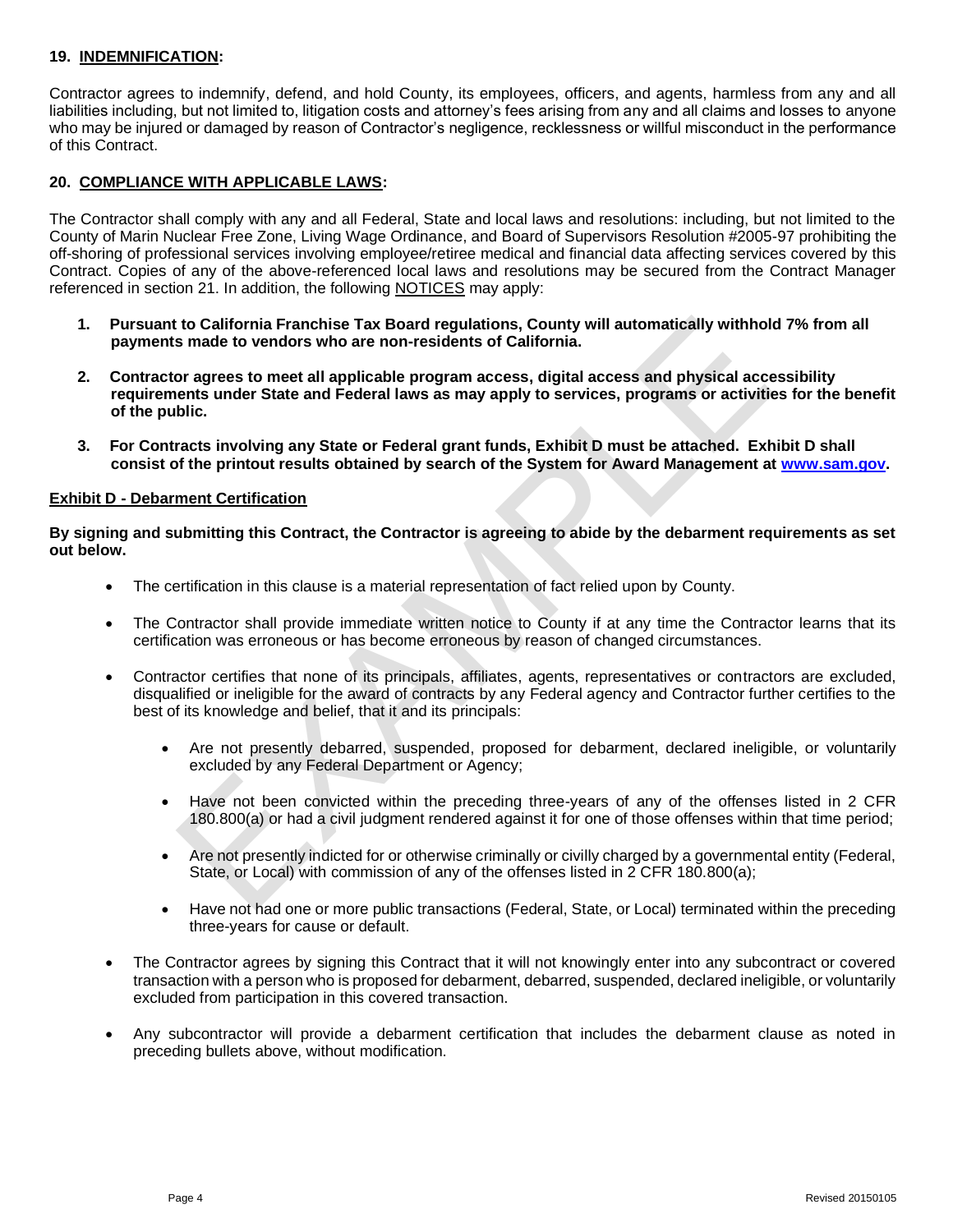# **21. NOTICES:**

This Contract shall be managed and administered on County's behalf by the Department Contract Manager named below. All invoices shall be submitted and approved by this Department and all notices shall be given to County at the following location:

| <b>Contract Manager:</b> |  |  |
|--------------------------|--|--|
| Dept./Location:          |  |  |
| Telephone No.:           |  |  |

Notices shall be given to Contractor at the following address:

Contractor:

Address: Telephone No.:

# **22. ACKNOWLEDGEMENT OF EXHIBITS**

|                        | Address:                                                                                                                                      |                                                                                                                                                                                                                                |
|------------------------|-----------------------------------------------------------------------------------------------------------------------------------------------|--------------------------------------------------------------------------------------------------------------------------------------------------------------------------------------------------------------------------------|
|                        | Telephone No.:                                                                                                                                |                                                                                                                                                                                                                                |
|                        | 22. ACKNOWLEDGEMENT OF EXHIBITS<br><b>Check applicable Exhibits</b>                                                                           | <b>CONTRACTOR'S</b><br><b>INITIALS</b>                                                                                                                                                                                         |
| <u>EXHIBIT A.</u>      | <b>Scope of Services</b>                                                                                                                      |                                                                                                                                                                                                                                |
| <b>EXHIBIT B.</b>      | <b>Fees and Payment</b>                                                                                                                       |                                                                                                                                                                                                                                |
| <b>EXHIBIT C.</b>      | <b>Insurance Reduction/Waiver</b>                                                                                                             |                                                                                                                                                                                                                                |
| <b>EXHIBIT D.</b>      | <b>Contractor's Debarment Certification</b>                                                                                                   |                                                                                                                                                                                                                                |
| <b>EXHIBIT E.</b>      | <b>Subcontractor's Debarment Certification</b>                                                                                                |                                                                                                                                                                                                                                |
| <b>EXHIBIT F.</b>      | <b>Federal Provisions Exhibit/ Attachment 1</b>                                                                                               |                                                                                                                                                                                                                                |
| <b>OTHER REQUIRED</b>  |                                                                                                                                               |                                                                                                                                                                                                                                |
| <b>EXHIBITS (HHS</b>   |                                                                                                                                               |                                                                                                                                                                                                                                |
| USE ONLY)              |                                                                                                                                               |                                                                                                                                                                                                                                |
| <b>CONTRACTOR:</b>     | IN WITNESS WHEREOF, the parties have executed this Contract on the date first above written.<br><b>APPROVED BY</b><br><b>COUNTY OF MARIN:</b> |                                                                                                                                                                                                                                |
|                        |                                                                                                                                               |                                                                                                                                                                                                                                |
|                        | Name: 2008                                                                                                                                    |                                                                                                                                                                                                                                |
|                        |                                                                                                                                               | By: the contract of the contract of the contract of the contract of the contract of the contract of the contract of the contract of the contract of the contract of the contract of the contract of the contract of the contra |
|                        | COUNTY COUNSEL REVIEW AND APPROVAL (required if template content has been modified)                                                           |                                                                                                                                                                                                                                |
| <b>County Counsel:</b> | the contract of the contract of the contract of the contract of the contract of                                                               | Date: the contract of the contract of the contract of the contract of the contract of the contract of the contract of the contract of the contract of the contract of the contract of the contract of the contract of the cont |
|                        |                                                                                                                                               |                                                                                                                                                                                                                                |

| B۷.    |  | . . |
|--------|--|-----|
| Name:  |  |     |
| Title: |  | г   |

**COUNTY COUNSEL REVIEW AND APPROVAL** *(required if template content has been modified)*

**County Counsel: \_\_\_\_\_\_\_\_\_\_\_\_\_\_\_\_\_\_\_\_\_\_\_\_\_\_\_\_\_\_\_\_\_\_\_\_\_\_\_ Date: \_\_\_\_\_\_\_\_\_\_\_\_\_\_\_\_\_\_\_\_\_\_\_\_\_\_\_\_\_\_\_\_\_\_\_\_**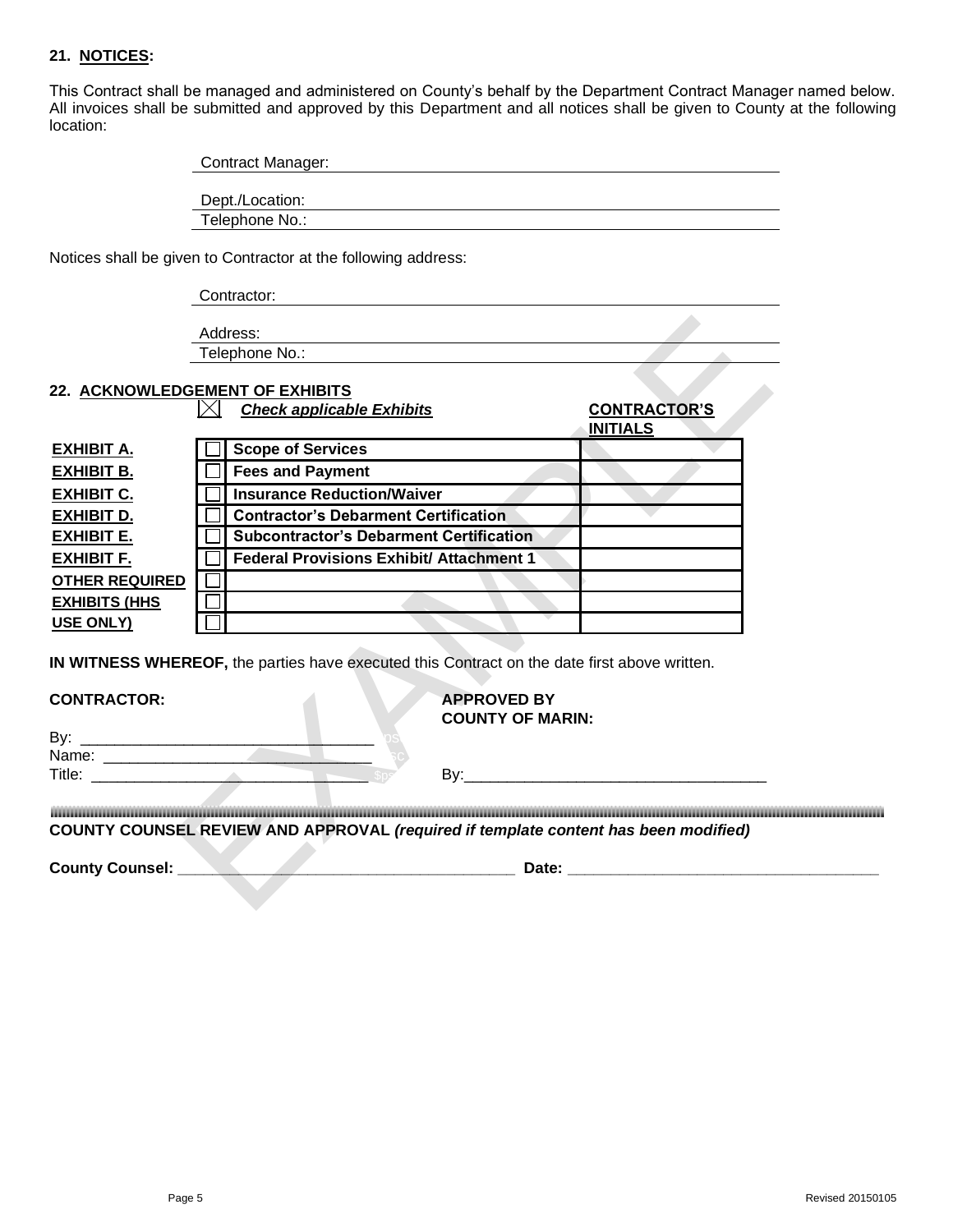EXAMPLE 19

**EXHIBIT "A" SCOPE OF SERVICES (required)**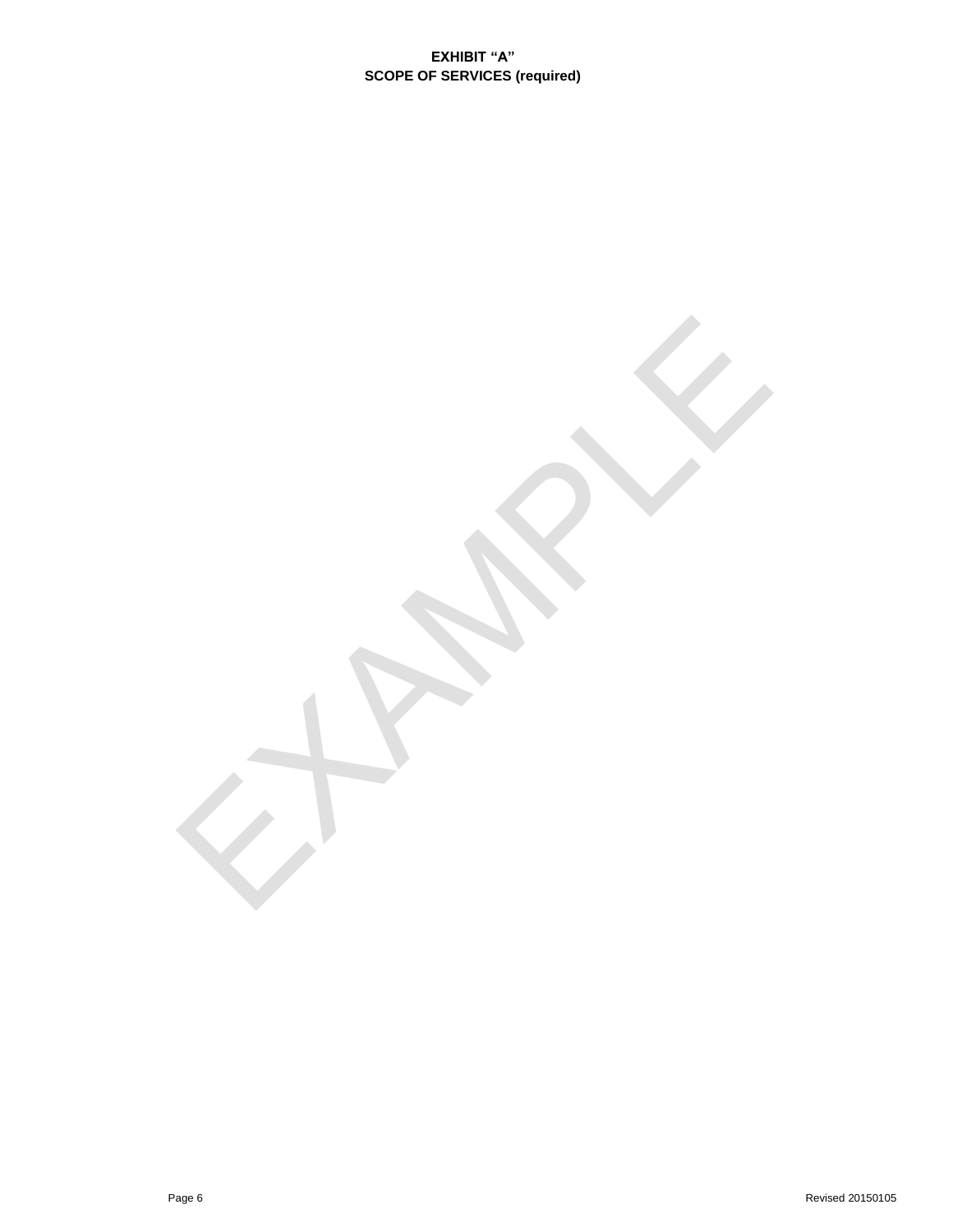# **EXHIBIT "B" FEES AND PAYMENT SCHEDULE (required)**

COUNTY shall pay CONTRACTOR as follows:

- (1) BASE CONTRACT FEE. COUNTY shall pay CONTRACTOR a contract fee of \$ per month not to exceed \$ during the term of the contract. CONTRACTOR shall submit requests for payment via invoice net 30 days following provision of services.
- (2) MILEAGE. COUNTY shall not pay CONTRACTOR for travel by private, leased or hired vehicles as required by this Contract.
- (3) TRAVEL COSTS. COUNTY shall not pay CONTRACTOR for meals, lodging, or other travel costs not included in this Contract. All costs above base contract fee (the not to exceed limit) are capped at \$ .]
- EL COSTS. COUNTY shall not pay CONTRACTOR for meals, lodging, or other travel costs not in<br>et. All costs above base contract fee (the not to exceed limit) are capped at \$<br>DRIZATION REQUIRED. Services performed by CONTRACTO (4) AUTHORIZATION REQUIRED. Services performed by CONTRACTOR and not authorized in this Contract shall not be paid for COUNTY. Payment for additional services shall be made to CONTRACTOR by COUNTY if, and only if, this Contract is amended by both parties in advance of performing additional services.
- (5) MAXIMUM CONTRACT AMOUNT. The maximum term of this Contract is \$ . The maximum amount payable to Contractor under this Contract for this period shall not exceed \$